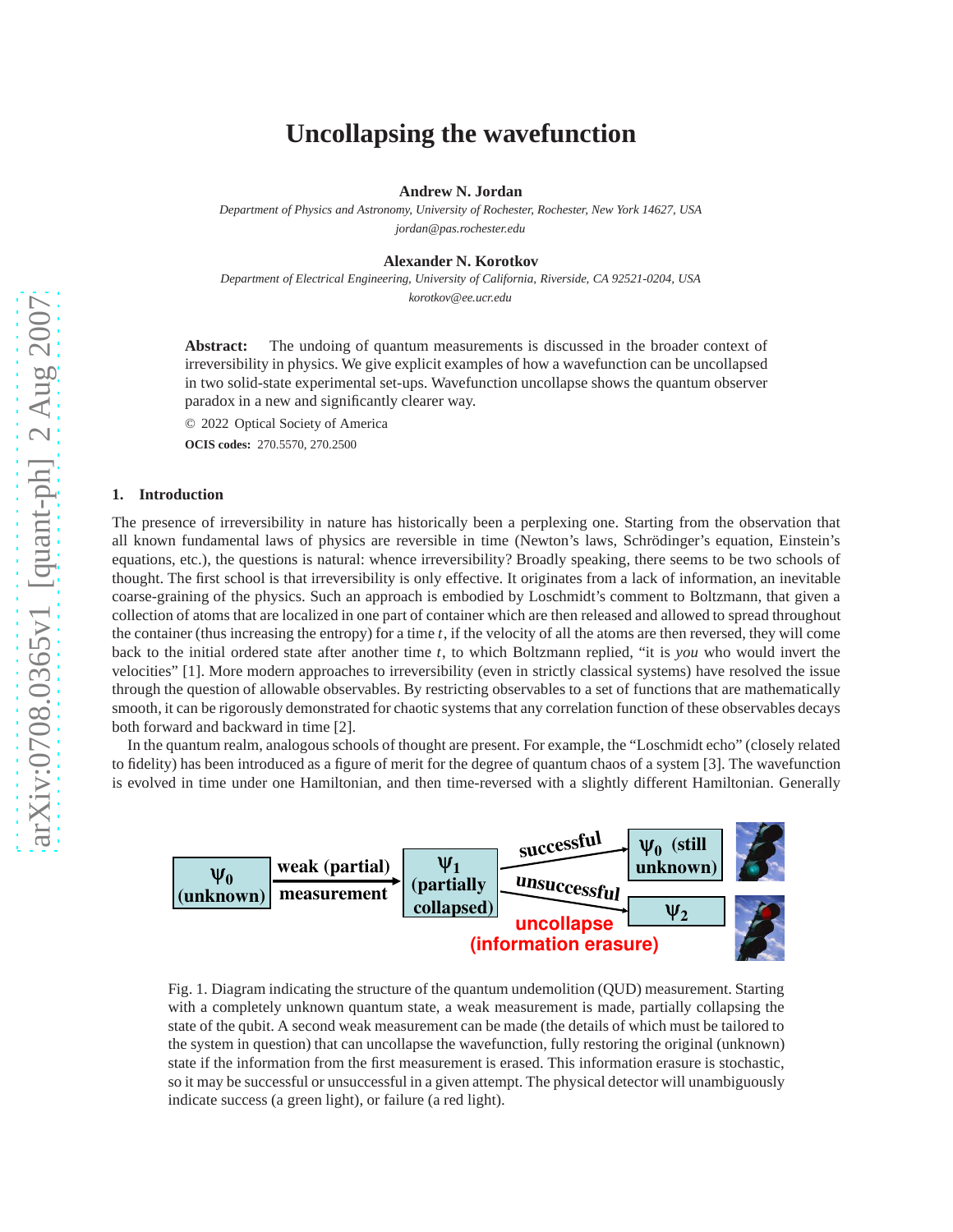speaking, the longer the initial time evolution, the smaller the overlap with the original state after the time reversal, showing irreversibility to be the product of small imprecisions that are amplified by the chaotic dynamics.

For the other school of thought, irreversibility is fundamental. Recalling the reversibility of the Schrödinger equation, the only place to introduce fundamental irreversibility is in the phenomena of quantum measurements. It is well known that the process of measurement cannot be described by unitary operations, and are irreversible. The foundations of quantum measurement theory are still controversial, despite the intervening years since quantum theory was discovered. Here, we shall briefly describe two approaches to quantum measurement, and how irreversibility arises.

We first discuss the text-book treatment of measurement in terms of projections of a state onto the eigenstate of an observable. The standard expression is the Born rule  $(P_k = |\psi_k|^2)$ , describing the probability of observing a particular result [4]. When this result is registered, the quantum state is altered to be the eigenstate of that observed eigenvalue. This rule is an axiom of the standard Copenhagen interpretation, and any kind of explanation of the origins of the rule are typically ignored. Later commentary describes an interesting link between the collapse of the wavefunction and the making of a measurement record. For example, the last page of my undergraduate textbook states "However, the making of a record is essentially an irreversible process; the record is indelible. No process exists that will undo a measurement and delete a record, substituting another." [5] . Another example is John Wheeler's famous article, *Law without law*, in which he states "We are dealing with [a quantum] event that makes itself known by an irreversible act of amplification, by an indelible record, an act of registration." [6] . Somehow, the leaving of tell-tale tracks in the physical space and time introduces irreversibility into the quantum world at a fundamental level.

Another common approach to resolving the measurement problem is the decoherence theory of quantum measurement, popularized by Zurek and collaborators [7]. In this theory, the presence of the measuring device acts as a bath, continuously dephasing the originally coherent state to a fully mixed density matrix. Here, irreversibility enters because the information about the complete quantum state is jumbled up inside the quantum environment which cannot be accessed. Any attempt to rephase the system is doomed to fail for the same reasons that the Loschmidt-echo thought experiment cannot recover the overlap in a quantum chaotic system: it is not feasible to microscopically reverse the dynamics of the macroscopic dynamics, just as it is not feasible to get a gas to localize into the corner of the box by reversing all of the velocities. If one measurement by a macroscopic measuring device dephases the system a little, a second measurement will only serve to further dephase the system. Therefore, saving (an unfeasible) microscopic time reversal of all elementary particles participating in the problem, a dephasing measurement process is irreversible.

Lurking underneath this discussion is a conflict between two fundamentally different approaches to quantum measurement. In one class of approaches, the measurement process is fundamentally a mechanistic one, where wavepacket reduction is governed by physical laws. The decoherence program is one such attempt where the mechanism is ultimately reducible to random forces of the measuring device on the quantum system. The so-called "GRW" model is another such attempt of reformulating wavefunction collapse of a single quantum measurement in terms of stochastic forces outside of standard quantum theory [8]. An alternative approach is to view the quantum state in a Bayesian framework, where the quantum state reflects our knowledge of the system. From a philosophical point of view, this analysis of continuous quantum measurements is quite similar to the Copenhagen interpretation of projective measurements. In such a framework, wavefunction reduction is simply an updating of our knowledge based on new information we receive. Our knowledge can be updated abruptly - as in the case of wavefunction collapse, or it can be updated gradually - as in the case of continuous measurement.

The purpose of the present paper is to advance the consequences of the Bayesian approach to quantum measurement, specifically regarding the (ir)reversibility issue. Our central claim is that quantum measurements can be undone [9], but only in the case where there is incomplete information about the state, a so-called *weak* measurement [10]. While this claim contradicts the above two more conventional approaches to quantum measurement, the seed of the idea can be seen as a loophole in the above quotations. Indeed, if there were some way to erase the informative part of the measurement record, this would nullify the information obtained in the first measurement, thereby undoing its effect on the quantum system.

The sequence of partial collapse and uncollapse is shown in Fig. 1. Starting with an unknown initial state  $\psi_0$ , the first weak measurement registers a result, partially collapsing the wavefunction into another unknown state  $\psi_1$ . To undo this operation (mathematically described as a one-to-one map), a second undoing measurement is applied that is formally the inverse of the first weak measurement operation. Application of the inverse operation is a stochastic process, so uncollapsing the wavefunction will sometimes succeed (in which case, the original unknown wavefunction  $\psi_0$  is fully restored), and sometimes fail (producing some other state  $\psi_2$ ). When the undoing procedure succeeds, the (classical) information obtained from the first measurement must be erased by the second measurement. We refer to this as a Quantum Undemolition (QUD) measurement. Notice the QUD procedure has nothing necessarily to do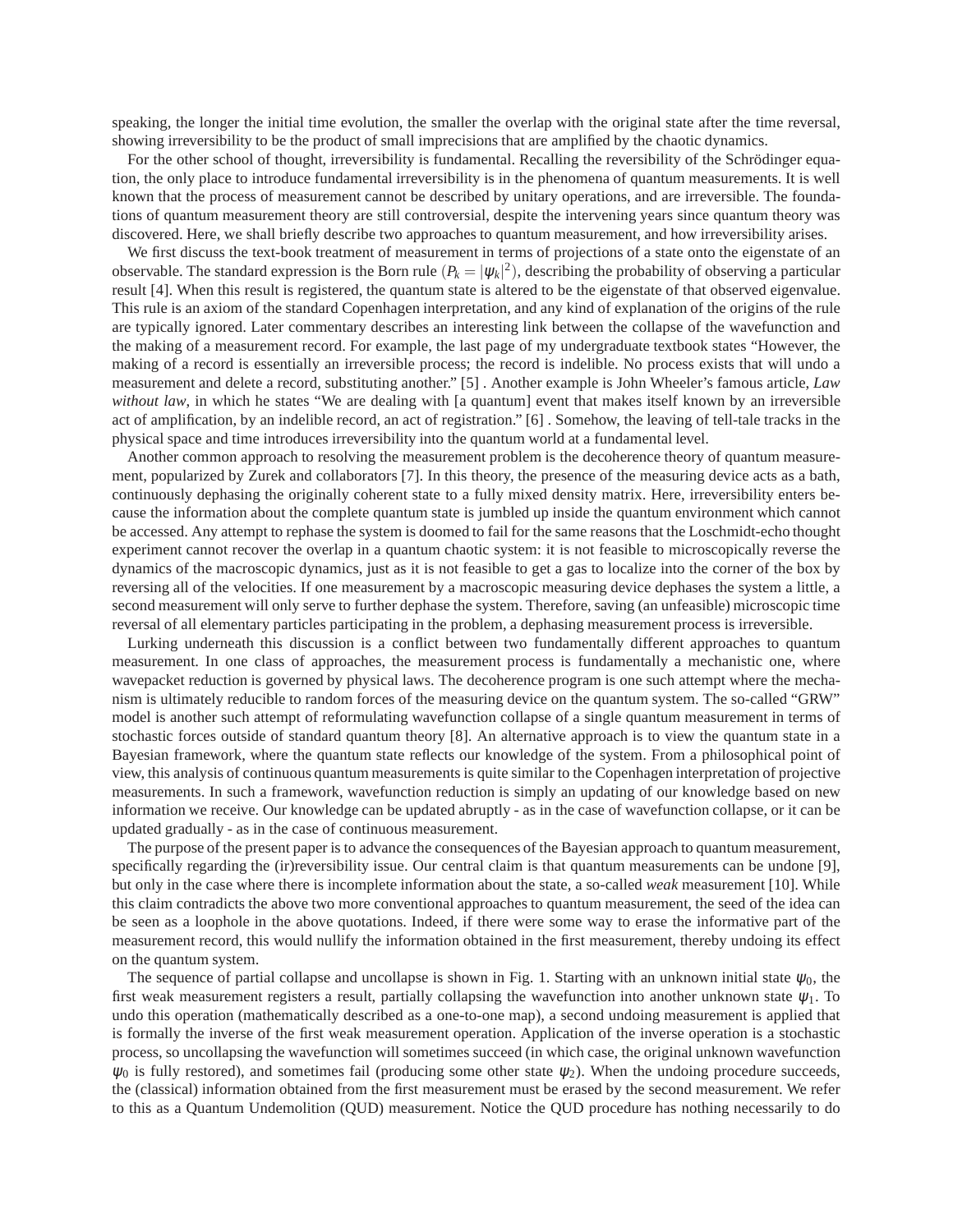with time-reversal. Indeed, the explicit examples we give will write and erase the information with *different* physical processes.

Before proceeding to specific systems, we note that the issue of undoing a quantum measurement has been raised previously (see [11–13] and related papers [14]). In particular, we briefly discuss the relation of the theory here to the "quantum eraser" of Scully and Drühl [15]. In this proposal, the which-path information of a 'two-slit' photon was stored in the quantum state of an atom. If this and similar photons were allowed to form a pattern on a detection screen, there would be no interference. However, if this which-path information were erased (even after the photon passed through the double-slit structure), the interference pattern would be restored. This erasure of quantum information restored the classical interference record. Our proposal is similar to this, but is in some sense its opposite: we erase *classical* information in the measurement record, in order to restore the original *quantum* state. Therefore, both the nature of the information that is being erased, and the goals of the information erasure are quite different.

We now give specific examples of weak continuous measurement in solid state physics to illustrate the physics of the "quantum undemolition measurement".



Fig. 2. (Modified after [9]). **(a)** Quantum point contact is capacitively coupled to a double quantum dot qubit. The QPC current provides a continuous measurement of the quantum state of the DQD. **(b)** Sample measurement record corresponding to a quantum undemolition measurement. The initial measurement (registering a result  $r<sub>0</sub>$ ) at the blue line partially collapses the wavefunction. The undoing procedure turns the detector back on, and waits until the measurement record crosses the origin (red line) where the detector is immediately turned off, uncollapsing the wavefunction.

# **2. Charge qubit**

#### *2.1. System characterization.*

A double-quantum-dot (DQD) qubit, measured continuously by a symmetric quantum point contact (QPC) [Fig. 1(a)] has been extensively studied in earlier papers [16–18]. The qubit is formed from the lowest energy eigenstates in two nearby quantum dots. Quantum tunnelling between the dots lifts the degeneracy, and hybridizes the states, forming the two-state Hilbert space. The quantum state may be described in the individual dot basis, where  $|1\rangle$  corresponds to the right dot and  $|2\rangle$  to the left dot (*c.f.* Fig. 1a). The detector is the nearby quantum point contact, whose electron transmission properties are dependent on the DQD electron position via the Coulomb interaction. When electrical bias is applied across the QPC (that we take to be much larger than temperature or tunnel coupling energy), the measurement is characterized by the average currents  $I_1$  and  $I_2$  corresponding to the qubit states  $|1\rangle$  and  $|2\rangle$ , and by the shot noise spectral density *S<sup>I</sup>* [19]. We treat the additive detector shot noise as a Gaussian, white, stochastic process, and assume the detector is in the weakly responding regime,  $|\Delta I| \ll I_0$ , where  $\Delta I = I_1 - I_2$  and  $I_0 = (I_1 + I_2)/2$ , so that the measurement process can be described by the quantum Bayesian formalism [20]. The continuous current from the QPC detector is then  $I(t) = I_0 + (\Delta I/2)\langle \sigma_z \rangle + \xi$ , where  $\langle \xi(t)\xi(0) \rangle = (S_I/2)\delta(t)$ .

### *2.2. Measurement dynamics.*

We assume for simplicity that there is no qubit Hamiltonian evolution (this can also be effectively done using "kicked" quantum nondemolition (QND) measurements [21]). As was shown in [20], the QPC is an ideal quantum detector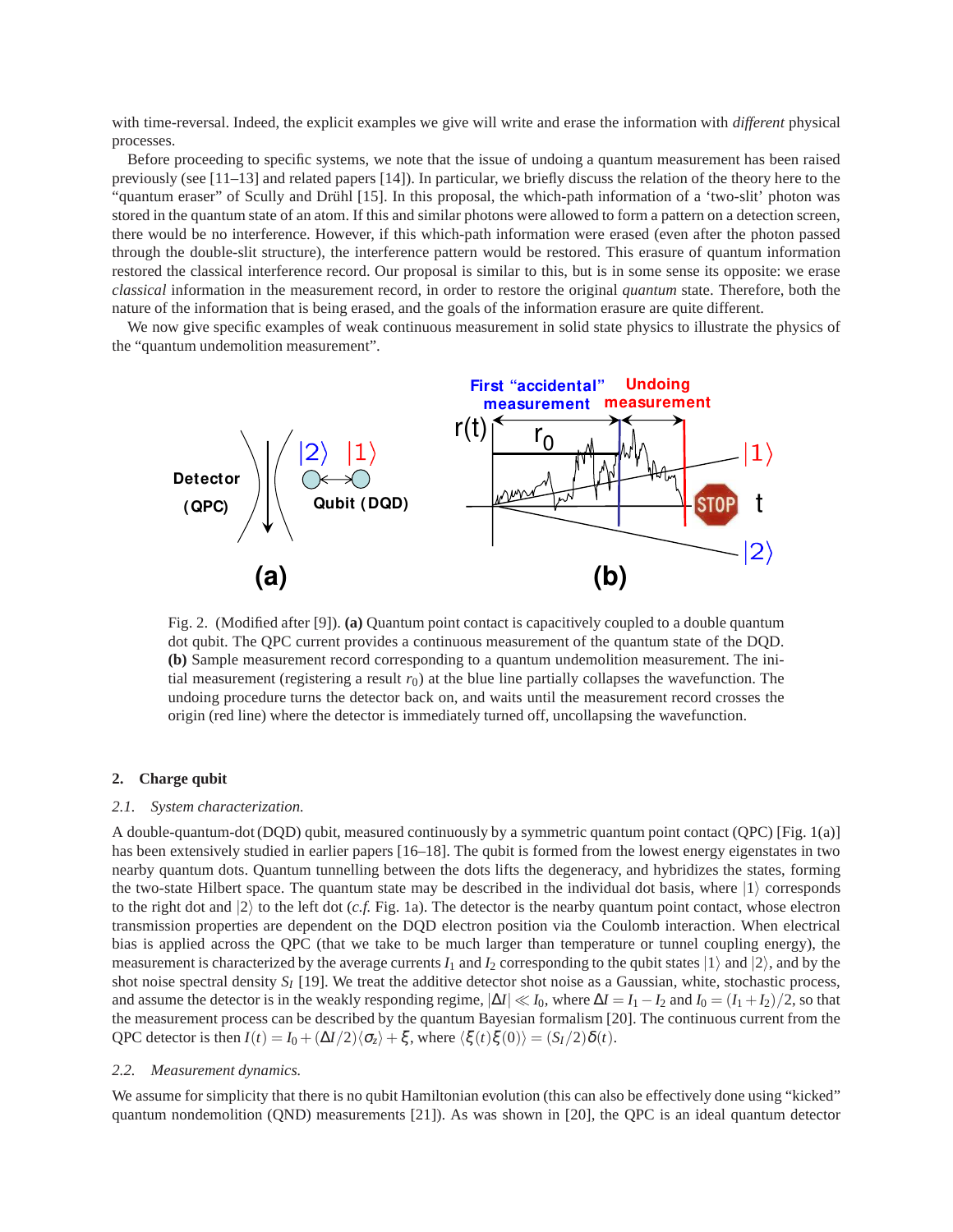(which does not decohere the measured qubit), so that the evolution of the qubit density matrix  $\rho$  due to continuous measurement preserves the "murity"  $\mathcal M$  while the diagonal matrix elements evolve according to the classical Bayes rule. We define the electrical current through the QPC in a time *t* as  $\bar{I}(t) = \int_0^t I(t') dt' / t$ , and together the quantum Bayesian equations read

$$
\rho_{11}(t) = \frac{\rho_{11}(0)P_1(\bar{I})}{\rho_{11}(0)P_1(\bar{I}) + \rho_{22}(0)P_2(\bar{I})}, \qquad \rho_{22}(t) = \frac{\rho_{22}(0)P_1(\bar{I})}{\rho_{11}(0)P_1(\bar{I}) + \rho_{22}(0)P_2(\bar{I})}, \qquad \mathcal{M} = \rho_{12}/\sqrt{\rho_{11}\rho_{22}} = \text{const}, (1)
$$

where the conditional (Gaussian) probability densities of a given current realization, given that the qubit is in  $|1\rangle,|2\rangle$ are

$$
P_{1,2}(\bar{I}) = \sqrt{t/\pi S_I} \exp[-(\bar{I} - I_{1,2})^2 t/S_I].
$$
\n(2)

These (nonlinear stochastic) equations may be simplified by noting

<span id="page-3-1"></span>
$$
\frac{\rho_{11}(t)}{\rho_{22}(t)} = \frac{\rho_{11}(0) \exp[-(\bar{I}(t) - I_1)^2 t / S_I]}{\rho_{22}(0) \exp[-(\bar{I}(t) - I_2)^2 t / S_I]} = \frac{\rho_{11}(0)}{\rho_{22}(0)} e^{2r(t)},
$$
\n(3)

where we define the *measurement result* as  $r(t) = [\bar{I}(t) - I_0]t\Delta I/S_I$ . For times much longer than the "measurement" time"  $T_m = 2S_I/(\Delta I)^2$  (the time scale required to obtain a signal-to-noise ratio of 1), the average current  $\bar{I}$  tends to either  $I_1$  or  $I_2$  because the probability density  $P(\bar{I})$  of a particular  $\bar{I}$  is

$$
P(\bar{I}) = \sum_{i=1,2} \rho_{ii}(0) P_i(\bar{I}).
$$
\n(4)

Therefore  $r(t)$  tends to  $\pm \infty$ , continuously collapsing the state to either  $|1\rangle$  (for  $r \to \infty$ ) or  $|2\rangle$  (for  $r \to -\infty$ ). Importantly, for the special case when the initial state is pure, the state remains pure during the entire process. This set of DQD measurement dynamics can be derived directly from the more general POVM formalism [22, 23].

In order to describe how to uncollapse this wavefunction, we note that if  $r(t) = 0$  at some moment *t*, then the qubit state becomes exactly the same as it was initially,  $\rho(t) = \rho(0)$ . This of course must be the case if  $t = 0$ , *i.e.* before the measurement began, but is equally valid for some later time. To see why this is so, we note that in the absence of noise, the measurement result from states  $|1\rangle,|2\rangle$  would simply be  $r_{1,2}(t) = \pm t/T_m$ . With the noise present, the measurement outcome  $r(t) = 0$  splits the difference between states  $|1\rangle$  and  $|2\rangle$ . Such an outcome corresponds to an equal statistical likelihood of the states  $|1\rangle$  and  $|2\rangle$ , and therefore provides no information about the state of the qubit. Another way of thinking about the undoing is the following: The detector will eventually give an unambiguous answer  $r \to \infty$  or *r* → −∞. One of the two measurements is giving a "misleading" answer: *r* is going up when it should go down, or vice versa, while the other measurement is giving a "true" answer. If we knew which was the misleading one (for example the first), we would have some information to make a valid inference about the quantum state. However, there is no way of saying whether the first or the second is true, again leading us to the special "no information" state of knowledge.

# *2.3. Uncollapsing the wavefunction for the charge qubit.*

Suppose the outcome of a measurement is  $r_0$ , partially collapsing the qubit state toward either state  $|1\rangle$  (if  $r_0 > 0$ ), or state  $|2\rangle$  (if  $r_0 < 0$ ). The previous "no information" observation suggests the following strategy: continue measuring, with the hope that after some time *t* the stochastic result of the second measurement  $r_u(t)$  becomes equal to  $-r_0$ , so the total result  $r(t) = r_0 + r_u(t)$  is zero, and therefore the initial qubit state is fully restored. If this happens, the measuring device is immediately switched off and the undoing procedure is successful [Fig. 2(b)]. However  $r(t)$  may never cross the origin, and then the undoing attempt fails.

This strategy requires the observation of a particular (random) measurement result that may never materialize. The strategy shifts the randomness to the amount of time that needs to elapse in order to find the desired current value. Of course, in a given realization the current could take on the desired value multiple times, so we will take as our strategy to turn off the detector the first time the measurement result takes on  $r = 0$ . This problem is known as a first passage process in stochastic physics, and there are many applications of this idea [24]. A common example is a random walker near the edge of a cliff, and we are interested in the average time it takes before disaster strikes.

We may now apply the methods of first passage theory, to the wavefunction uncollapse problem [9]. The success probability *P<sup>s</sup>* for this procedure has been calculated to be

<span id="page-3-0"></span>
$$
P_s = e^{-|r_0|} / [e^{r_0} \rho_{11}(0) + e^{-r_0} \rho_{22}(0)], \qquad (5)
$$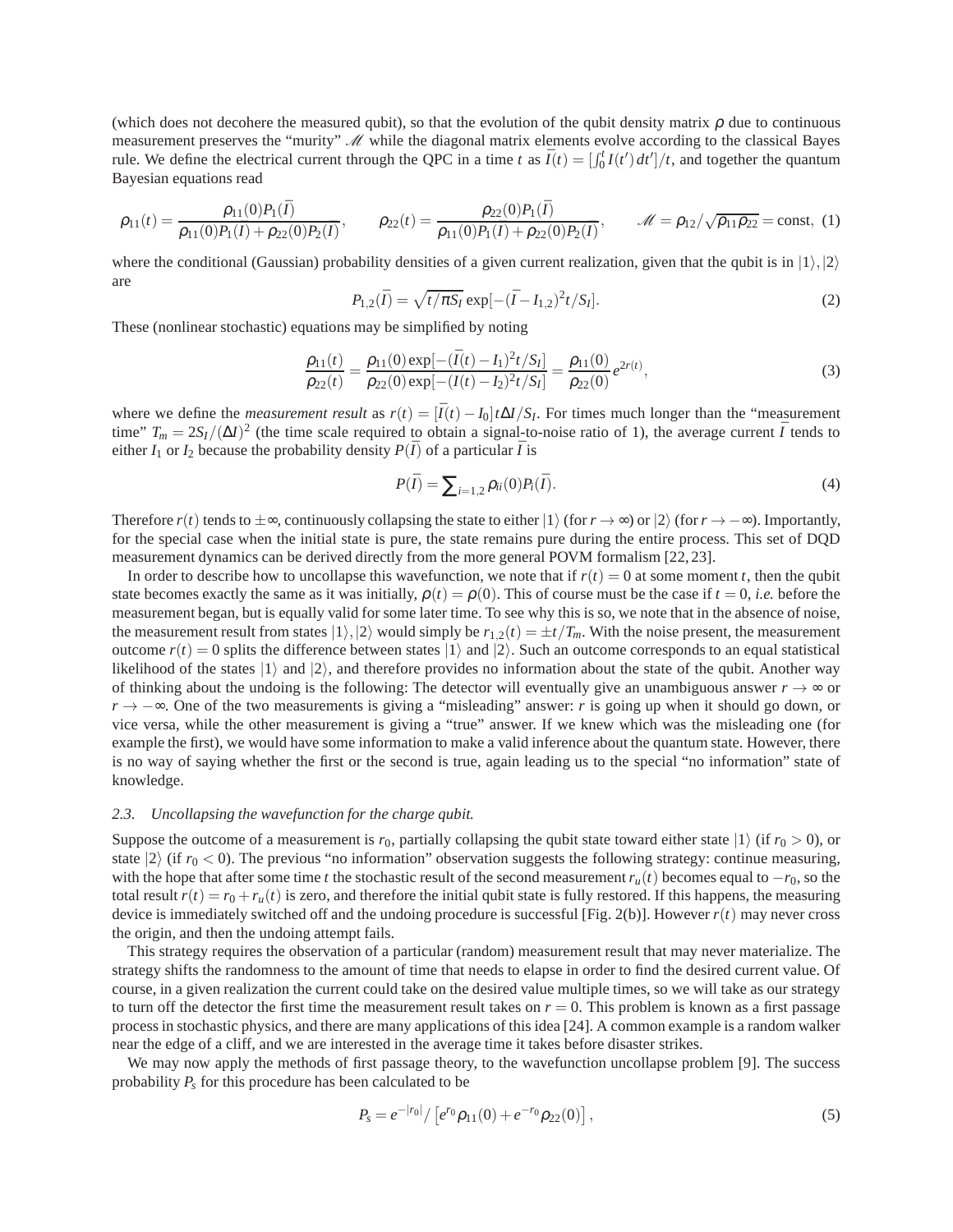

Fig. 3. (Modified after [9]) **(a)** Schematic of a phase qubit controlled by an external flux φ*<sup>e</sup>* and inductively coupled to the detector SQUID. **(b)** Energy profile  $V(\phi)$  with quantized levels representing the qubit states. The tunneling event is sensed by the SQUID.

and the mean waiting time  $T_{\text{undo}}$  until the measurement is undone is

$$
T_{\text{undo}} = T_m |r_0|.
$$
\n<sup>(6)</sup>

The probability of success  $P_s$  given by [\(5\)](#page-3-0) becomes very small for  $|r_0| \gg 1$  (when the measurement result indicates a particular qubit state with good confidence), eventually becoming  $P_s = 0$  for a projective measurement, recovering the traditional statement of irreversibility in this limiting case. Notice that while we began with a particular initial state,  $\rho(0)$ , the result [\(5\)](#page-3-0) applies to every quantum state, and therefore the QUD measurement succeeds or fails regardless of our knowledge of the initial state.

We again stress that the undoing of the measurement does not involve time-reversal: the QPC electrons that undo the measurement are *different* from the QPC electrons that "do" the measurement in the first place.

#### **3. Phase Qubit**

#### *3.1. System Characterization.*

Our next example is for a superconducting "phase" qubit developed in the group of J. Martinis [25, 26]. The system (similar to the "flux" qubit) is comprised of a superconducting loop interrupted by one Josephson junction [Fig. 3(a)], which is controlled by an external flux  $\phi_e$ . Qubit states  $|1\rangle$  and  $|2\rangle$  [Fig. 2(b)] correspond to the two lowest energy eigenvalues in a quantum well with potential energy  $V(\phi)$ , where  $\phi$  is the superconducting phase difference across the junction. The qubit is measured by lowering the barrier (which is controlled by  $\phi_e$ ), so that the upper state  $|2\rangle$  tunnels into the continuum with rate Γ, while state  $|1\rangle$  does not tunnel out. This state-selective measurement is possible because the tunneling rate is exponentially sensitive to the width of the quantum barrier, so the lower energy level has a tunneling rate that is about a factor of 200 smaller than the upper level [26]. The tunneling event is sensed by a two-junction detector SQUID inductively coupled to the qubit [Fig. 3(a)].

# *3.2. Measurement Dynamics*

For sufficiently long tunneling time  $t$ ,  $\Gamma t \gg 1$ , the measurement corresponds to the usual collapse: the qubit state is either projected onto the lower state  $|1\rangle$  (if no tunneling is recorded) or destroyed (if tunneling happens). However, if the barrier is raised after a finite time  $t \sim \Gamma^{-1}$ , the measurement is weak: the qubit state is still destroyed if tunneling happens, while in the case of no tunneling (a null-result measurement) the qubit density matrix evolves in the rotating frame as [26]

<span id="page-4-0"></span>
$$
\rho_{11}(t) = \frac{\rho_{11}(0)}{\rho_{11}(0) + \rho_{22}(0)e^{-\Gamma t}}, \qquad \rho_{22}(t) = \frac{\rho_{22}(0)e^{-\Gamma t}}{\rho_{11}(0) + \rho_{22}(0)e^{-\Gamma t}}, \qquad \mathcal{M}(t) = \mathcal{M}(0)e^{-i\varphi(t)}, \tag{7}
$$

where the phase  $\varphi(t)$  accumulates because of the adiabatic change of energy difference between states  $|1\rangle$  and  $|2\rangle$  when the barrier is lowered by changing  $\phi_e$ . Notice that except for the effect of the extra phase  $\phi(t)$ , the qubit evolution [\(7\)](#page-4-0) is similar to the qubit evolution in the previous example; in particular, it also represents an ideal measurement which does not decohere the qubit, and has a clear Bayesian interpretation. Formally, the evolution [\(7\)](#page-4-0) corresponds to the measurement result  $r = \Gamma t/2$  in Eq. [\(3\)](#page-3-1). The coherent non-unitary evolution [\(7\)](#page-4-0) has been experimentally verified in Ref. [26] using tomography of the post-measurement state (in [26] the product Γ*t* was actually varied by changing the tunneling rate Γ, while keeping the duration *t* constant).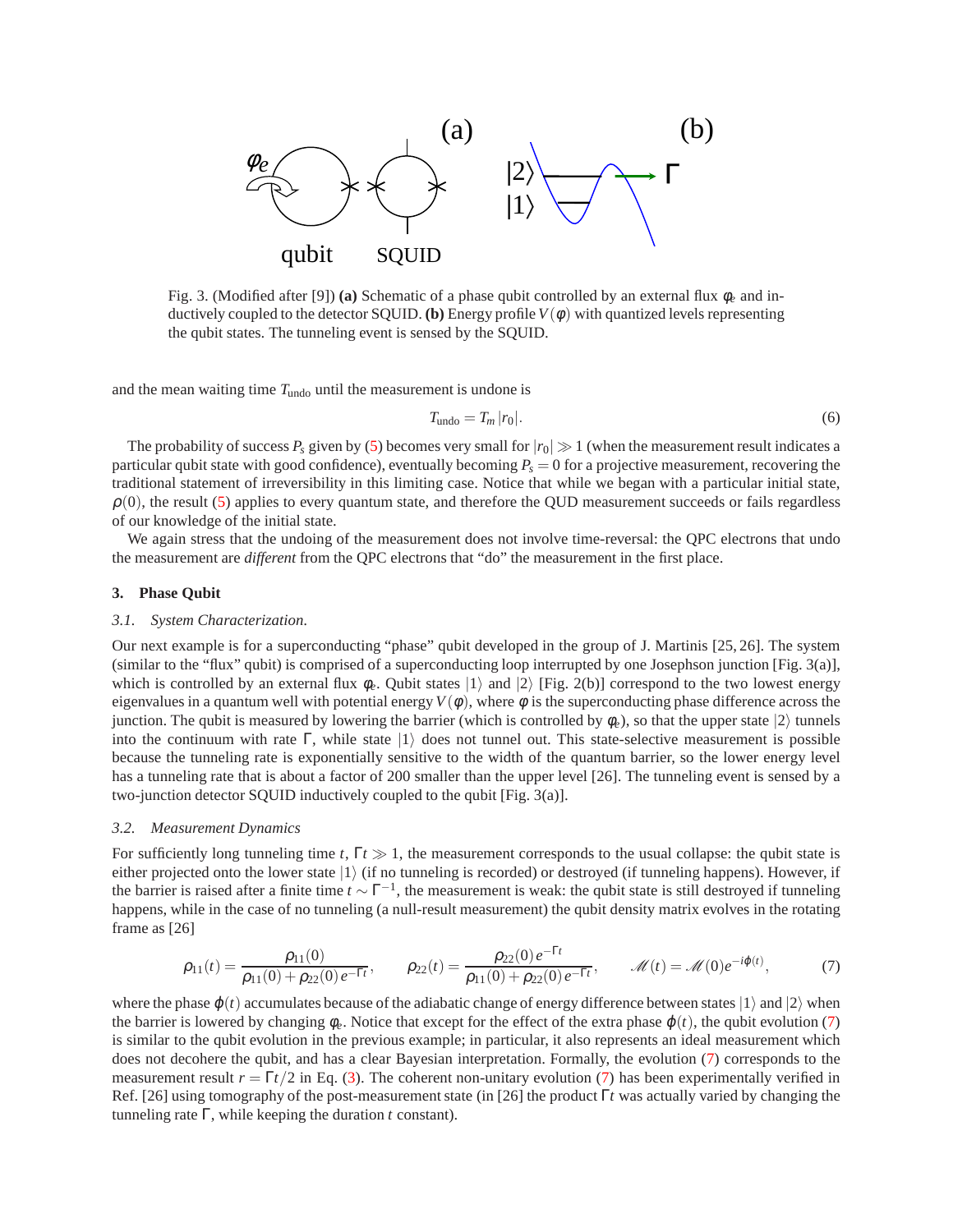

Fig. 4. Illustration of the QUD measurement for the phase qubit. **(a)** All possible qubit states are labeled by color on the Bloch sphere, with red corresponding to state  $|2\rangle$  and blue to state  $|1\rangle$ . **(b)** The first weak measurement is accomplished by lowering the tunnel barrier for a time,  $\Gamma t \sim 1$ , shifting all states down toward the South pole (state  $|1\rangle$ ) if no tunneling event is recorded. **(c)** The next step is to apply a  $\pi$ -pulse to the qubit with an appropriately timed on-resonance microwave pulse, switching  $|1\rangle \leftrightarrow |2\rangle$ . (**d**) The undoing measurement is accomplished by lowering the tunnel barrier for the same time Γ*t*. A final  $\pi$ -pulse restores the original orientation by again switching  $|1\rangle \leftrightarrow |2\rangle$ . If the second measurement also records no tunneling event, then the wavefunction is successfully uncollapsed.

# *3.3. Uncollapsing the wavefunction for the phase qubit.*

A slight modification of the experiment [26] can be used to demonstrate measurement undoing. Suppose the tunneling event did not happen during the first weak measurement, so the evolution [\(7\)](#page-4-0) has occurred. The undoing of this measurement consists of three steps: (*i*) Exchange the amplitudes of states  $|1\rangle$  and  $|2\rangle$  by the application of a  $\pi$ pulse, (*ii*) perform another weak measurement, identical to the first measurement, (*iii*) apply a second <sup>π</sup>-pulse. If the tunneling event did not occur during the second measurement, then the information about the initial qubit state is erased (both basis states have equal likelihood for two null-result measurements). Correspondingly, according to Eq. [\(7\)](#page-4-0) (which is applied for the second time with exchanged indices  $1 \leftrightarrow 2$ ), any initial qubit state is fully restored (notice that the phase  $\varphi$  is also canceled).

The success probability  $P_s$  for the undoing procedure is just the probability that the tunneling does not happen during the second measurement. If we start with the qubit state  $\rho(0)$ , the state after the first measurement is given by Eq. [\(7\)](#page-4-0). After the  $\pi$ -pulse, the occupation of the upper state is  $\rho'_{22} = \rho_{11}(0)/[\rho_{11}(0) + \rho_{22}(0)e^{-\Gamma t}]$ , so the success probability  $P_s = 1 - \rho'_{22}(1 - e^{-\Gamma t})$  can be expressed as

$$
P_s = e^{-\Gamma t} / \left[ \rho_{11}(0) + e^{-\Gamma t} \rho_{22}(0) \right],
$$
\n(8)

which formally coincides with Eq. [\(5\)](#page-3-0) for  $r = \Gamma t/2$ .

An important issue is how one would experimentally check that the wavefunction is indeed uncollapsed. While measurement undoing is most important for an unknown state, in the demonstration experiment the initial state can be known, and tomography of the final state can be used to check that it is identical to the initial state. Here tomography would involve three measurements: the original measurement, the undoing measurement, and the tomography measurement, all separated by controlled unitary operations.

# **4. Further Results**

We now briefly describe further results that extend and compliment the above analysis and discussion.

• By employing positive-operator valued measure (POVM) formalism, we have analyzed the general case of QUD measurement. Given that the measurement is described by a measurement operator  $M_r$  corresponding to the result *r* acting on the initial unknown state, the inverse operator  $M_r^{-1}$  cannot be applied deterministically, because a completeness relation must hold [9]. POVM formalism predicts the upper bound for the QUD success probability, and we have demonstrated that the two strategies outlined above saturate this upper bound.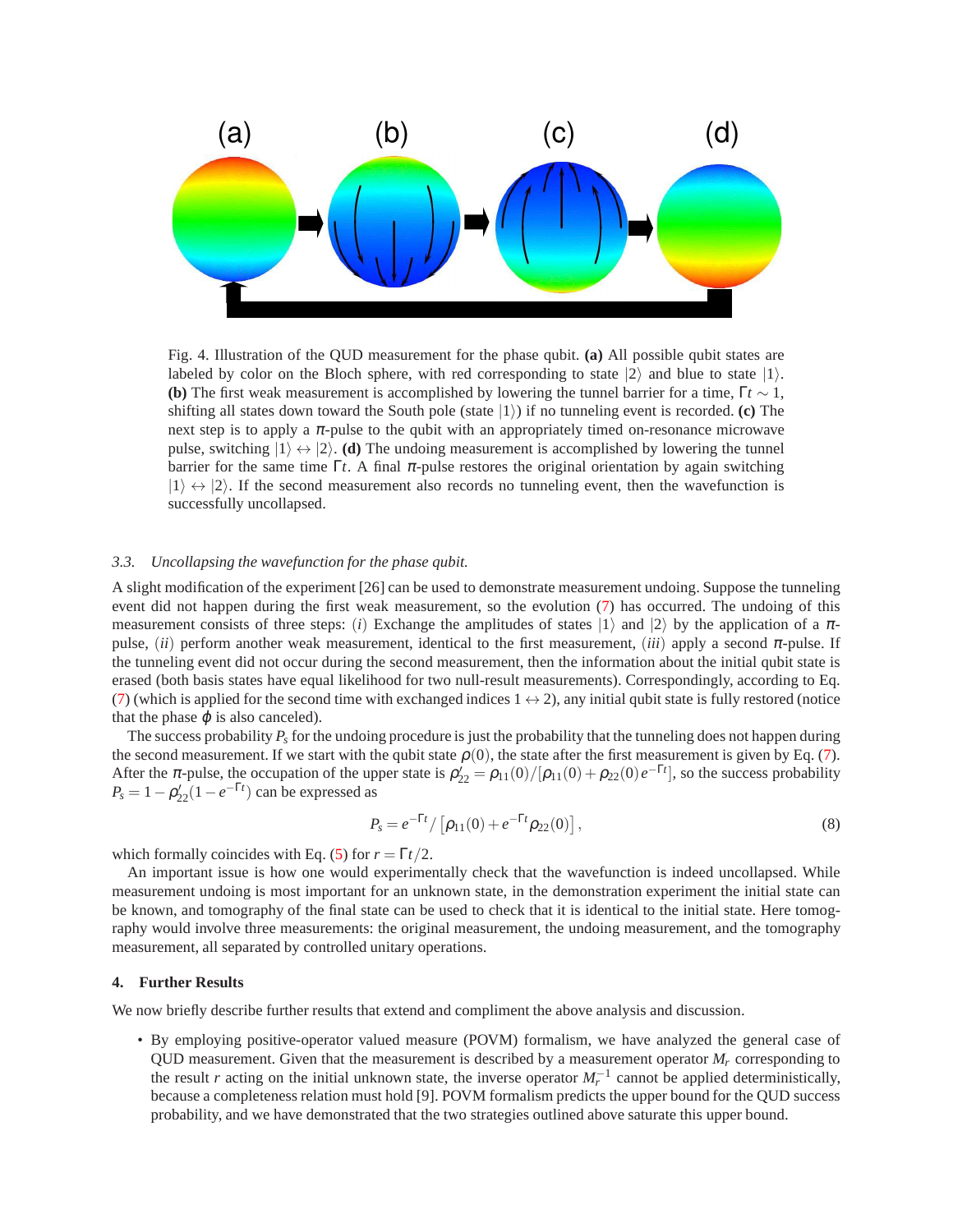- Given *N* coupled charge qubits, we have demonstrated an explicit general procedure of QUD measurement. This is done with a QPC with a sufficiently strong nonlinearity that the QPC conducts only when all *N* qubits are in state  $|1\rangle$ . Using a sequence of  $2^N$  operations, each involving *(i)* a *N* qubit unitary rotation, *(ii)* measuring for a certain amount of time, and *(iii)* another *N* qubit unitary, any measurement operation can be undone with maximal probability.
- In the example of the quantum dot charge qubit, we have also examined the case where there is also Hamiltonian evolution of the quantum dot qubit during the continuous measurement. In this case, the undoing requires additional single-qubit unitary operations before and after the continuous measurement, that corresponds to the singular-value decomposition of the inverse operation.
- Recently, a weak measurement implementation and QUD measurement was also proposed for a triplet-singlet quantum dot spin qubit [27]. There, there is also state-selective tunneling of an electron on one of the dots, to the other dot. The origin of this effect is *spin-blockade* - if the electrons are both spin up, the transition is energetically forbidden because the spin exchange energy puts the triplet level outside the transport window. If one electron is up and the other down, a singlet state can form, allowing the transition.

# **5. Conclusions**

Irreversibility has been considered one of the Hallmarks of quantum measurement. We have shown that this property does not extend to *weak* measurements, and described experiments to demonstrate this phenomenon in solid-state quantum systems. For the quantum dot charge qubit, a first-passage time strategy was employed, and for the superconducting phase qubit, an identical tunneling-time measurement was demonstrated. In quantum mechanics, reality and our knowledge about it seem to be intimately related. The experiments proposed above clearly shows this connection in a more advanced and transparent setting than usual setting of "strong" collapse. Therefore, even though our theory does not differ significantly in the philosophical sense from the standard Copenhagen interpretation, it shows the "observer paradox" in a new and significantly clearer way. We conclude with a quotation from a recent *New Scientist* article on this subject, "Since the birth of quantum theory we have become used to thinking of quantum measurements as creating reality: until things are measured, they don't have an absolute, independent existence. But if some forms of measurement, such as weak measurement, are reversible, then the fundamentals of quantum mechanics go even deeper than we realized. If you create reality with weak quantum measurements, does undoing them erase the reality you created?" [28]

# **References**

- 1. J. L. Lebowitz, Physics Today, **46**(9), 32 (1993).
- 2. D. Ruelle, Phys. Rev. Lett. **56**, 405 (1986).
- 3. A. Peres, Phys. Rev. A **30**, 1610 (1984); A. Peres, *Quantum Theory: Concepts and Methods*(Kluwer, Dordrecht, 1995); P. R. Levstein *et al.*, J. Chem. Phys. **108**, 2718 (1998).
- 4. J. von Neumann, *Mathematical Foundations of Quantum Mechanics* (Princeton Univ. Press, Princeton, 1955).
- 5. B. H. Bransden and C. J. Joachain, *Introduction to Quantum Mechanics* (Prentice Hall, Longman, 1989)
- 6. J. A. Wheeler, *Law Without Law*, in *Quantum Theory and Measurement*, Edited by J. A. Wheeler and W. H. Zurek, (Princeton Series in Physics, Princeton University Press, 1983).
- 7. see *e.g.* W. H. Zurek, Rev. Mod. Phys. **75**, 715 (2003)
- 8. G. C. Ghirardi, A. Rimini and T. Weber, Lett. Nuovo Cimento **27**, 293 (1980).
- 9. A. N. Korotkov and A. N. Jordan, Phys. Rev. Lett. **97**, 166805 (2006).
- 10. E. B. Davies, *Quantum Theory of Open Systems* (Academic, London, 1976); M. B. Mensky, Phys. Usp. **41**, 923 (1998); C. M. Caves, Phys. Rev. D **33**, 1643 (1986); H. J. Carmichael, *An Open System Approach to Quantum Optics*, Lecture notes in physics (Springer, Berlin, 1993); D. F. Walls and G. J. Milburn, *Quantum Optics*, (Springer, 2006).
- 11. M. Koashi and M. Ueda, Phys. Rev. Lett. **82**, 2598 (1999).
- 12. A. Ban, J. Phys. A **34**, 9669 (2001).
- 13. G.M. D'Ariano, Fortschr. Phys. **51**, 318 (2003).
- 14. M. A. Nielsen and C. M. Caves, Phys. Rev. A **55**, 2547 (1997); A. Royer, Phys. Rev. Lett. **73**, 913 (1994); **74**, 1040(E) (1995); M. Ueda, N. Imoto, and H. Nagaoka, Phys. Rev. A **53**, 3808 (1996); H. Mabuchi and P. Zoller, Phys. Rev. Lett. **76**, 3108 (1996); F. Buscemi, M. Hayashi, M. Horodecki, arXiv:quant-ph/0702166.